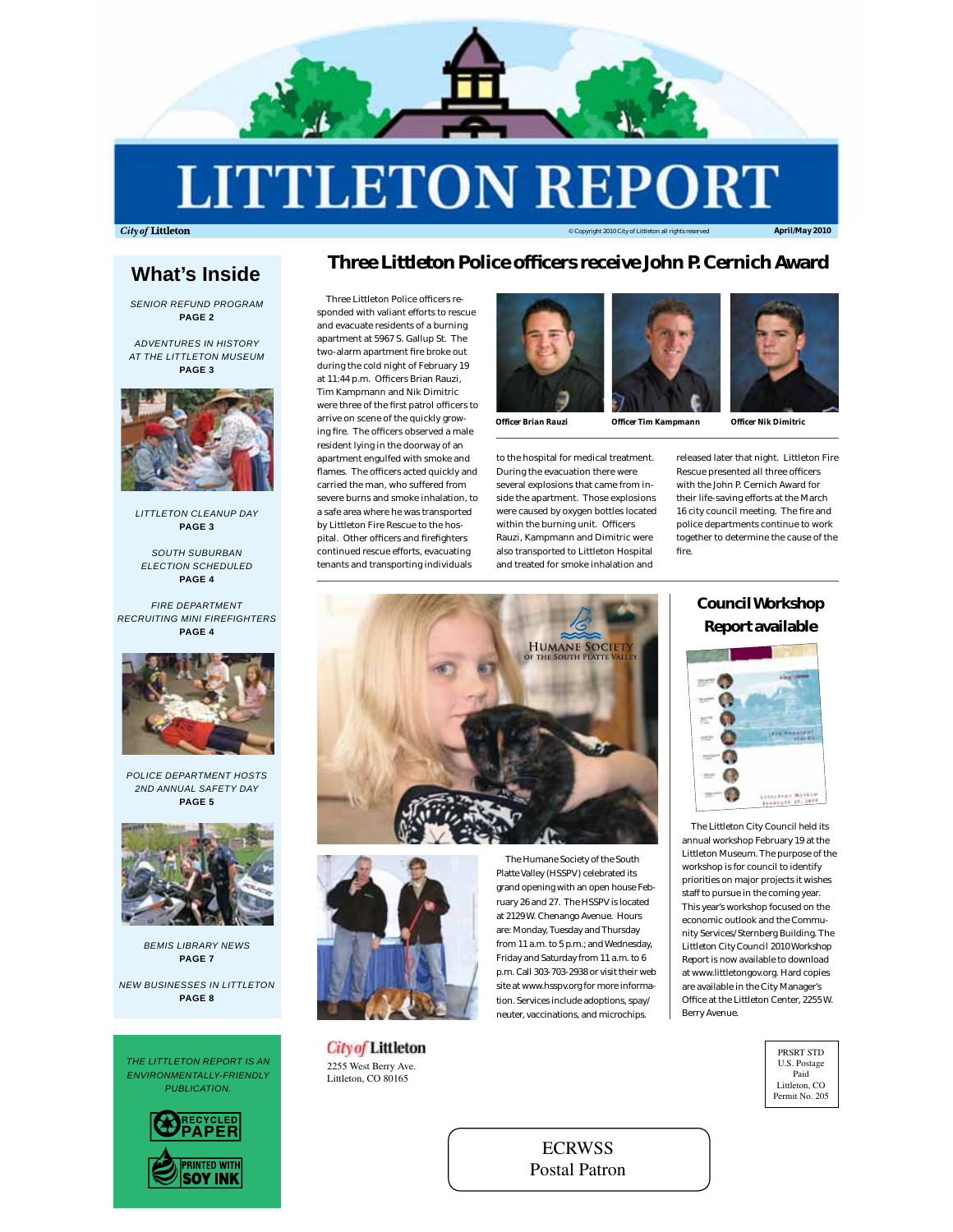

**On March 2, Mayor Doug Clark and the Littleton City Council recognized Pete Barrett for his recent induction into the Colorado Youth Soccer Hall of Fame and for his 30 years of dedicated service to the Littleton Soccer Club. Barrett and his wife Karen have been Littleton residents since 1969. Barrett began as a soccer coach in 1979.**

## **City council makes board and commission appointments**

Thirty-four citizens applied in January to serve on one of the City of Littleton's 13 boards and commissions. At its March 16 meeting, the Littleton City Council selected 38 citizens for appointment or reappointment. The appointments are effective April 1, 2010. These citizen committees provide valuable input regarding the future direction of the community. Some meet on an as-needed basis, others meet monthly or bi-monthly. Following is a list of the appointments:

| <b>Board of Adjustment</b>           | Appointment                     | <b>Term Expires</b> |
|--------------------------------------|---------------------------------|---------------------|
| Layne Kottmeier                      | Reappoint                       | 2013                |
| <b>Phillip Wichern</b>               | Appoint from Alt 1 to Regular   | 2012                |
| Jonathan Spencer                     | Appoint from Alt 2 to Alt 1     | 2012                |
| <b>Arne McDaniel</b>                 | <b>Appoint Alt 2</b>            | 2013                |
| <b>Building Board of Appeals</b>     |                                 |                     |
| <b>Aldora Gauthier</b>               | Reappoint                       | 2013                |
| <b>John Watson</b>                   | Appoint from Alt 2 to Alt 1     | 2012                |
| <b>David Mitchell</b>                | <b>Appoint Alt 2</b>            | 2013                |
| <b>Election Commission</b>           |                                 |                     |
| <b>John Hershey</b>                  | Appoint                         | 2014                |
| <b>Fine Arts Committee</b>           |                                 |                     |
| <b>Peggy Dietz</b>                   | Reappoint                       | 2013                |
| <b>Mollie Christensen Rue</b>        | Appoint                         | 2013                |
| C.J. VanJames                        | Appoint                         | 2013                |
| <b>Denise Senn</b>                   | Appoint                         | 2011                |
| <b>Historical Preservation Board</b> |                                 |                     |
| <b>William Hopping</b>               | Reappoint                       | 2013                |
| Katherine McMurray                   | <b>Appoint Alt 2 to Regular</b> | 2013                |
| Paul Kastner                         | <b>Appoint Alt 1</b>            | 2013                |
| Pamela Grove                         | <b>Appoint Alt 2</b>            | 2011                |
| <b>Housing Authority</b>             |                                 |                     |
| <b>Andrew Hancock</b>                | Reappoint                       | 2015                |
| <b>Esther Varela</b>                 | Reappoint                       | 2015                |
| <b>Jerry Valdes</b>                  | Appoint                         | 2015                |
| <b>Library Board</b>                 |                                 |                     |
| <b>Joseph Haynes</b>                 | Reappoint                       | 2013                |
| Paul Bingham                         | Appoint                         | 2013                |
| Dawn Shepherd                        | Appoint                         | 2013                |
| <b>Licensing Authority</b>           |                                 |                     |
| <b>Susan Price</b>                   | Reappoint                       | 2013                |
| Victoria England                     | Appoint Alt 1 to Regular        | 2012                |
| Donovan O'Dell                       | Appoint Alt 2 to Alt 1          | 2012                |
| <b>Andrew Cole</b>                   | <b>Appoint Alt 2</b>            | 2013                |
| <b>Museum Board</b>                  |                                 |                     |
| <b>Kelly Kordes Anton</b>            | Reappoint                       | 2013                |
| <b>Kimberly Field</b>                | Reappoint                       | 2013                |
| Virgina Fraser                       | Reappoint                       | 2013                |
| <b>Planning Commission</b>           |                                 |                     |
| <b>David Metcalf</b>                 | Reappoint                       | 2013                |
| Craig Coronato                       | <b>Reappoint Alt 1</b>          | 2013                |
| <b>Jennifer Ranville</b>             | <b>Appoint Alt 2</b>            | 2013                |
| <b>Riverfront Authority</b>          |                                 |                     |
| <b>Dennis Reynolds</b>               | Reappoint                       | 2015                |
| <b>Tree Committee</b>                |                                 |                     |
| <b>Darrel Redford</b>                | Reappoint                       | 2013                |
| Sandra Snyder                        | Reappoint                       | 2013                |
| <b>Doris Cruze</b>                   | Appoint                         | 2011                |
| Victim Assistance Comp Board         |                                 |                     |
| Nancy Feldman                        | Reappoint                       | 2013                |
| <b>Linda Suttle</b>                  | Reappoint                       | 2013                |
|                                      |                                 |                     |

#### **Senior Refund Program**

Since 1977, the Littleton City Council has annually renewed its Senior Refund Program, providing the city's senior residents with a refund.

The program is available to both renters and property owners. For property owners, the refund is based on the property's assessed valuation. Refund amounts range from \$10 to \$100. For property owners whose property is in a trust, the refund is always \$30. Refunds for renters range from \$10 to \$30. Applicants must have been 65 years of age or older on or before December 31, 2009 and resided within the city limits of Littleton for all of 2009.

Applicants must complete both sides of the form and attach their paid property tax receipt and a copy of their driver's license or identification card.

Forms are mailed in March to those who previously received a refund.

Newly eligible residents can obtain forms and information from the City of Littleton Finance Office, 2255 West Berry Avenue, or by calling 303-795-3764. The deadline for filing is November 1.

## **Arapahoe County offers seniors help with spring chores**

Spring is here, and that means spring cleaning! However, many Arapahoe County seniors need assistance with heavy chores to spruce up their homes.

Arapahoe County's Chore Services is here to help. The program offers free assistance to county residents, 60 years or older, who have limited resources and are physically unable to perform non-routine, heavy chores. Services can include:

- Spring yard work, such as raking and picking up sticks and branches
- Washing indoor windows and first-floor windows outside
- Assistance in cleaning, organizing and de-cluttering an apartment or home
- Major cleaning such as the refrigerator, oven, bathrooms and more
- Assistance in unpacking after a move to subsidized housing

The county also provides transportation for seniors to and from doctor's appointments through First Ride Transportation, as well as ongoing light housecleaning through the homemakers program.

While there are no fees for these services, donations are appreciated.

For more information call 303-738-8080.

#### **Historic Preservation Awards**

The third annual historic preservation awards, hosted by Historic Littleton, Inc. and the Historical Preservation Board will be held at 7 p.m. May 20, in the Littleton Center Community Room, 2255 W. Berry Avenue. Awards will be granted for outstanding historic preservation projects, preservation stewardship and preservation advocacy. Further information, including nomination forms, is available on the city's website at www.littletongov.org. The deadline for submitting a nomination is April 23.

#### **City Ditch Trail Open House**

The proposed City Ditch Trail is currently being planned by city staff and representatives from South Suburban Parks and Recreation. A public open house is scheduled for April 28 from 4-7 p.m. at the Buck Recreation Center.

Come by and view the plans for phase 1 of this new community trail to be located along the historic City Ditch, from Littleton Blvd., north to Prentice Ave.

Project sponsors will be present to answer questions and receive public input.

For more information call 303-795-3863.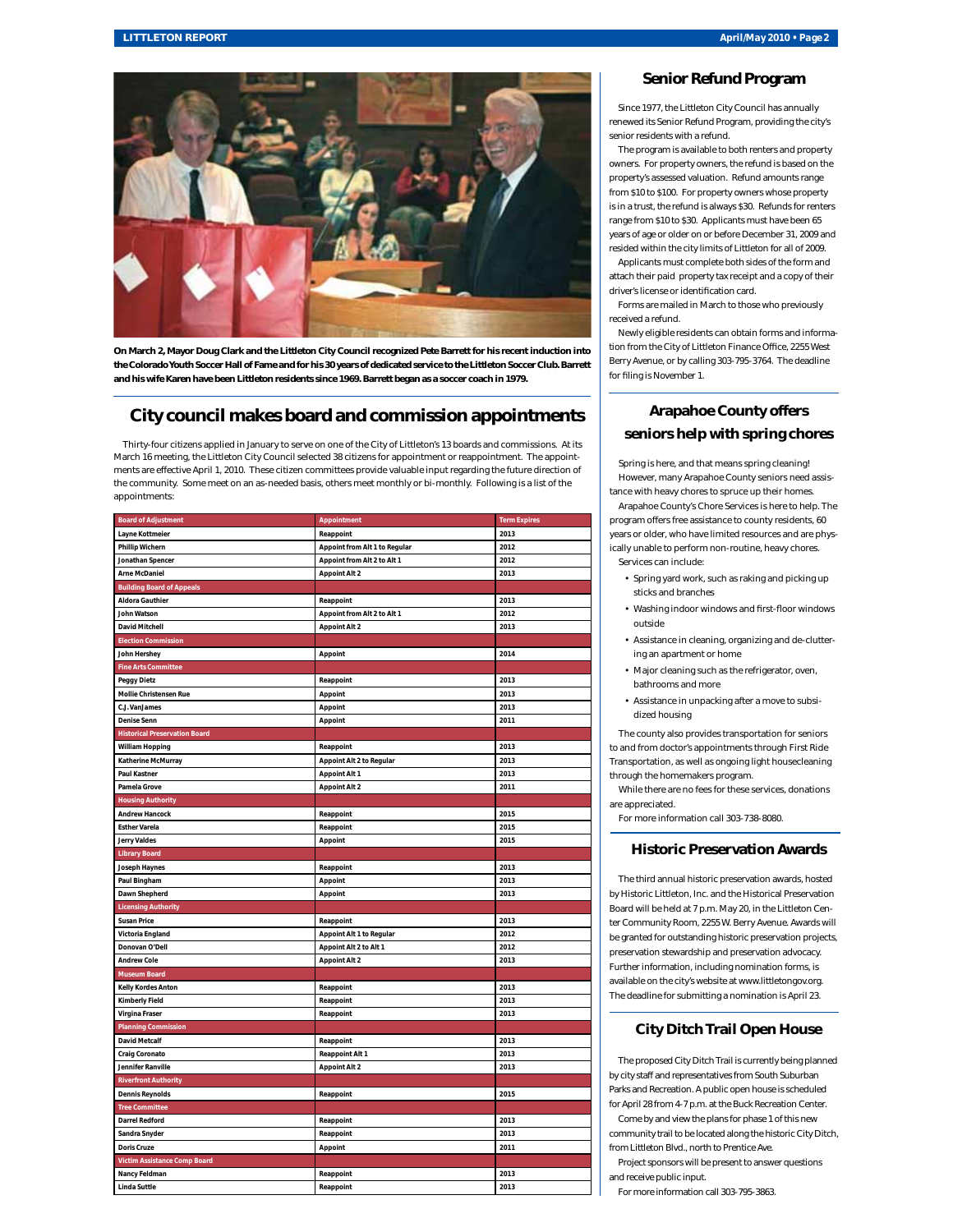#### **Adventures in History returns to the Littleton Museum**



Adventures in History offers children interested in history the opportunity to experience life in the South Platte Valley in the 19th century. Participants learn about the life of a typical farm family in 1860s and 1890s Colorado through a variety of hands-on activities carried out on the museum's two living history farms. In past years, children have enjoyed blacksmithing, taking care of livestock, cooking a meal, and completing 19th century craft projects.

Adventures in History is a week-long program, and daily sessions run from 9 a.m. to 3 p.m. The program will be offered during the weeks of June 7-11, July 12-16, and August 9-13. Registration is open to students who are entering the fourth, fifth,

or sixth grade in the fall. Cost for the program is \$90 per child. Registration is limited to 20 children per week, and is open only to City of Littleton residents and members of the Friends of the Littleton Library and Museum (FOLM). Preference will be given to applicants that have not previously participated in Adventures in History.

The Littleton Museum will accept hand-delivered registration forms from April 1 through April 25. All other registrations must be postmarked by April 23. City of Littleton residents should include a copy of a parent or guardian's valid driver's license along with the completed registration form. Members of FOLM need only submit the completed registration form. All applications will be entered into a drawing and participants will be randomly chosen. Do not include payment with the registration form; payment will be accepted after participants are chosen. Participants accepted to the program will be informed by May 15. For more information call 303-795-3950.

| <b>Adventures in History Registration Form</b>                                          |  |  |                      |  |
|-----------------------------------------------------------------------------------------|--|--|----------------------|--|
| Are you a member of the Friends of the Littleton Library and Museum?                    |  |  | $\Box$ yes $\Box$ no |  |
| Has your child participated in Adventures in History in the past?                       |  |  | $\Box$ yes $\Box$ no |  |
|                                                                                         |  |  |                      |  |
|                                                                                         |  |  |                      |  |
|                                                                                         |  |  |                      |  |
|                                                                                         |  |  |                      |  |
|                                                                                         |  |  |                      |  |
|                                                                                         |  |  |                      |  |
| Select weeks of June 7-11, July 12-16, or August 9-13.                                  |  |  |                      |  |
|                                                                                         |  |  |                      |  |
| Registration must be post marked by April 23 or hand delivered by April 25.             |  |  |                      |  |
| Littleton Museum • 6028 S. Gallup St. • Littleton, CO 80120 • Information: 303-795-3950 |  |  |                      |  |

## **New lambs arrive early at the museum**



Lambing season came early at the Littleton Museum. Within one week, at the end of January, six ewe lambs were born on the 1860s living history farm. The museum keeps two breeds of sheep: Navajo-Churro, and Merino. The Merino is a fine-wool breed of sheep. The wool is very fine and soft, perfect for making a sweater. The Navajo-Churro is a rare breed of sheep that was originally imported by the Spanish into the Southwest United States in the 16th century. The Navajo-Churro wool is very coarse and is most often used for rugs and saddle blankets. The museum shears the

sheep once a year at the annual Sheep to Shawl event. Mark your calendars–this year, Sheep to Shawl will be April 17 from 10 a.m. to 3 p.m.

## **Census help available at Bemis Library**

Bemis Library is hosting a U.S. Census Assistance Center through April 19. Two U.S. Census employees are available to help residents complete the form. Census employees are bilingual in Spanish and Vietnamese. The center will be open Tuesdays, Wednesdays and Thursdays from 10 a.m. to 1 p.m. and Saturdays and Sundays from 1 to 4 p.m. through April 19. The library is located at 6014 S. Datura St. An additional center is open at 5854 S. Datura St. Monday through Friday from 1 to 4 p.m. No bilingual assistance is offered at this center.

The U.S. Census, required by the U.S. Constitution to take place every 10 years, counts every person living in the United States, including immigrants with or without green cards. All information collected is strictly confidential.

The 2010 Census will help communities receive their fair share of more that \$400 billion in federal funds.

Census forms were mailed out in mid-March. When you receive yours, just answer 10 short questions and mail the form back in the postage-paid envelope provided.

## **Events**

#### **Littleton Cleanup Day returning May 15**

Ascension Lutheran Church, Hands Across Littleton and the City of Littleton will sponsor Littleton Cleanup Day May 15, from 9 a.m. until 1 p.m. It will be based at Ascension Lutheran Church at 1701 Caley Avenue. Efforts will be focused on Littleton residents, especially elderly or handicapped citizens, who need help with general cleanup of their yards and houses.



The Neighborhood Cleanup Day is a great way to give back to the community and make a difference to those in need. There will be lunch and drinks for everyone.

If you need help or would like to volunteer, call 303-795-3778.

#### *Following Isabella–Travels in Colorado Then and Now*

#### **2nd Thursday Lecture Series at the Littleton Museum Presented by Robert Root–Thursday, April 8 at 7 p.m.**

A world traveler, Isabella Bird recorded her 1873 visit to Colorado Territory

in her classic travel narrative, *A Lady's Life in the Rocky Mountains*. This work inspired Robert Root's own discovery of Colorado's Front Range following his move from the flatlands of Michigan.

*\$5 for the public; \$4 for members of the Friends of the Littleton Library and Museum. Arrive early, unused tickets will be redistributed at 7 p.m.*

#### *Saving Stuff – How to Care for and Preserve Your Collectibles, Heirlooms and Other Prize Possessions*

#### **Lecture Series at the Littleton Museum**

**Presented by Don Williams–Thursday, April 22 at 7 p.m.**  Williams explains–in plain language–how to use the techniques of museum professionals to keep your prized possessions in mint condition. *Saving Stuff*

will be available for purchase and Williams will be there to sign copies. *\$5 for the public; \$4 for members of the Friends of the Littleton Library and Museum. Arrive early, unused tickets will be redistributed at 7 p.m.*

## *Why Museums Matter,* **presented by**

## **Susan Stamberg, NPR Special Correspondent**

Wednesday, May 19 at 7 p.m. at the Littleton Museum, 6028 S. Gallup St. In honor of Museum Day and in celebration of the Littleton Museum's 40th Anniversary, Susan Stamberg, National Public Radio Special Correspondent presents *Why Museums Matter*.

*This is an adult-oriented program. Seating is limited. \$20 public and \$15 Friends of the Littleton Library and Museum tickets go on sale April 1.*

#### **Winter Concert at the Littleton Museum**

The Littleton Museum presents the Colorado Chamber Players, Wednesday, April 21, 7 p.m.

Seating is limited, free tickets available at the museum. Arrive early; due to popularity of the concert series, unused tickets will be reassigned to patrons on the waiting list at 7 p.m. For more information call 303-795-3950.

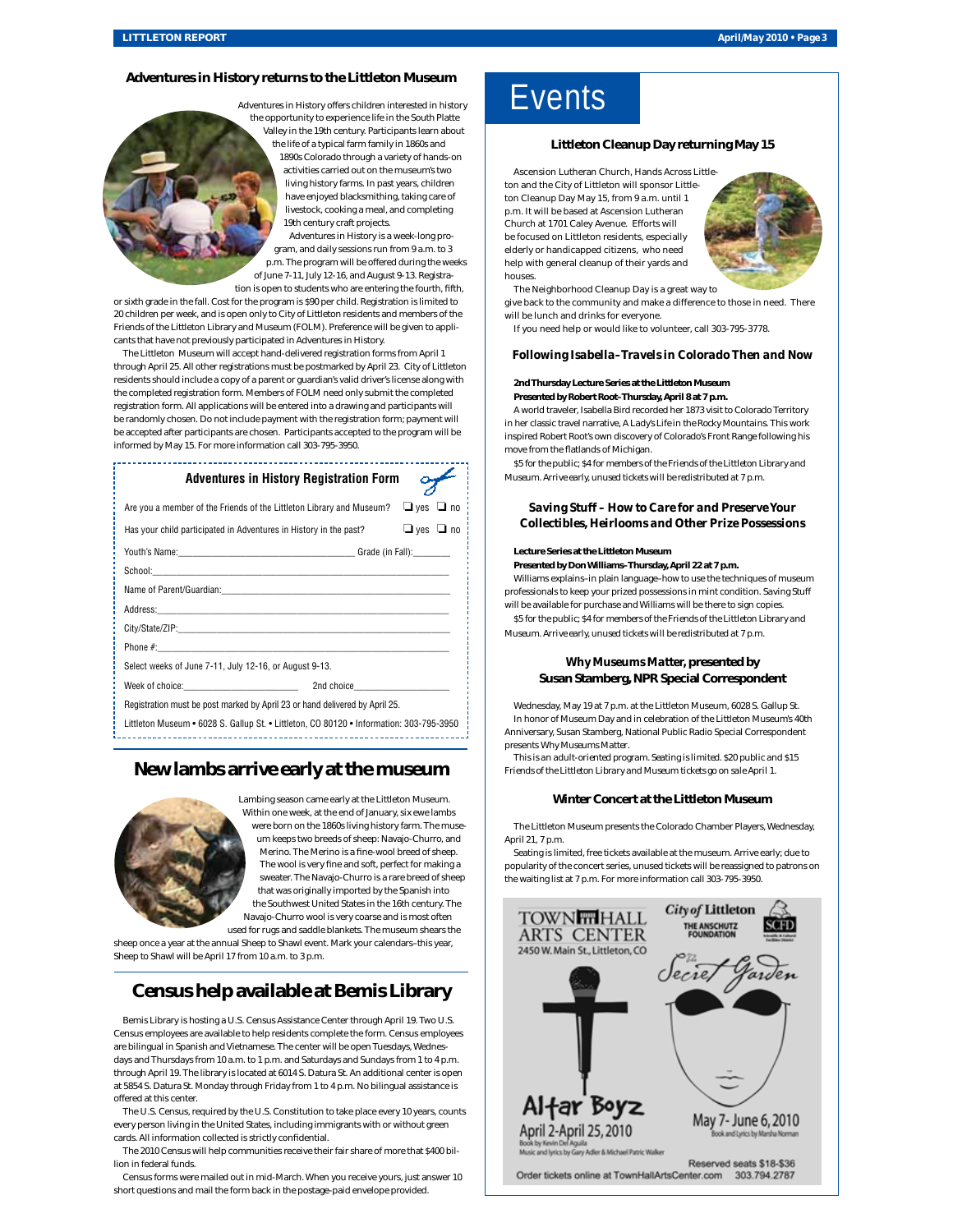## **Littleton Fire Rescue recruiting mini firefighters**



Many children dream of becoming a firefighter when they grow up. To give kids a glimpse of what life as a firefighter would be like and to teach kids about safety and injury prevention, Littleton Fire Rescue (LFR) is offering the Kids' Mini Fire Academy for the ninth consecutive summer. The academy is a four-day event for children 8-12 years-old living within the Littleton Fire Rescue coverage area. The cost is \$20 per child. The academy includes hands-on activities about fire safety, bike safety, using 9-1-1, basic first aid, the life of a firefighter and much more. The final day of class is celebrated with a tour of a fire engine, operating a real fire hose and a graduation ceremony. "The Mini-Fire Academy is an excellent opportunity for kids to experience what it

would be like to be a firefighter, while learning important safety messages," said Katie Moore,

life safety educator for LFR. LFR is providing two sessions of the Mini Fire Academy and enrollment for both sessions is now open. The first session runs from June 28-July 1, and the second session is July 19-22. Class is from 9 a.m. until noon each day. Space is limited to 25 students per session. Parents are responsible for transporting their children to Fire Station 18 in Highlands Ranch Monday through Wednesday and to the Metro Fire Training Center in Littleton on Thursday. Children will be asked to bring their bicycles and appropriate safety gear to class one day. Enroll by calling Moore at 303-795-3833 or by visiting www.littletongov.org and clicking on the Kids' Mini Fire Academy icon.

## **Spring and summer storms bring flood season**

It is time again to think about potential floods.

In Littleton, the flood season runs from about mid-April to mid-September. The cause of flooding is usually intense spring or summer thunderstorms causing rapid runoff of storm water. The greatest flood threat is on numerous tributary streams such as Little's Creek, Slaughterhouse Gulch and Lee Gulch. Areas subject to flooding have been designated as floodplains for a 100-year frequency flood, which has a one percent chance of occurring in any given year. Smaller floods have a higher probability of occurring than a 100-year flood. Sections of the city were developed prior to designation of floodplains and these areas contain houses, apartment buildings, and businesses that could be flooded. Even properties not in a floodplain could experience water damage

from poor site grading or street overflows.

 Flood insurance is available to all owners of private property in the city through Littleton's participation in the National Flood Insurance Program. To obtain flood insurance, contact your property insurance carrier. There is a 30-day period after a policy is written before coverage becomes effective. Mortgage holders may have a mandatory requirement that flood insurance be obtained for a specific property. Flood insurance premiums vary, depending upon the flood zone where a property is located or the elevation of the building. Maps of flood zones are available from the city.

Littleton has taken numerous actions to mitigate flood hazards. Regular, routine maintenance is performed on streams and storm drainage facilities. An automated warning system is in place for properties most prone to major flooding. Capital improvement projects have been constructed to remove numerous properties from the floodplain. Reference books, manuals, elevation information and other resources are available to property owners seeking to protect their property.

For more information, contact the Public Services Department. The long-range forecast for spring 2010 calls for wetter than normal conditions.

## **Little's Creek drainage improvements to begin**

Work began in March to construct flood control and water quality improvements on Little's Creek (Sterne Ditch), from W. Caley Avenue to S. Windermere Street. The work is funded by the Urban Drainage & Flood Control District (UDFCD), and the City of Littleton. Nelson Pipeline Constructors, Inc. of Fort Lupton is the contractor.

Large culverts will be installed across each street to reduce the frequent street flooding. During construction, each street will be closed to all traffic for approximately three weeks, but only one street will be closed at a time.

The improvements have been issued permits by the Corps of Engineers and the State of Colorado. Work will take about four months, depending on weather. UDFCD contributed \$400,000 and the City of Littleton contributed \$450,000 for the construction. For additional information contact the Public Services Department at 303-795-3863.

## **South Suburban Parks and Recreation board election**

There are 11 candidates for three South Suburban Parks and Recreation board positions. Voters will be asked, through a mail ballot, to elect three candidates to four-year terms. Ballots will be mailed to homes mid-April and must be returned by May 4. The incumbent candidates are Harold L. Neal and John K. Ostermiller. Board members Kay Geitner and Sue Rosser will continue to serve in their terms, which are scheduled to expire in May, 2012. Jerry Call is restricted by term limitation statutes.

 Candidates for the four-year terms in ballot order are: Pam Eller; John "White Hair" Gillen; Gerry L. Lamb; Roger Koons; Harold L. Neal; John K. Ostermiller; Mary L. Carter; Scott LaBrash; Scott Watters; Mike Anderson; and Daniel J. Lowery. Additionally, voters will be asked to consider an extension of the one-mill property tax, originally approved by voters in May 2000 for ten years.

Voters/electors will be able to return their ballots by mail, or drop off their ballots at: Administration Building, 6631 S. University Blvd., Centennial; Buck Recreation Center, 2004 W. Powers Ave., Littleton; Goodson Recreation Center, 6315 S. University Blvd., Centennial; Lone Tree Recreation Center, 10249 RidgeGate Cir., Lone Tree; Sheridan Recreation Center, 3325 W. Oxford Ave., Sheridan.

An elector is a person who, on election day, is registered to vote in the State of Colorado; and either 1) has been a resident of the district for 30 days, or 2) who or whose spouse owns taxable real or personal property within the district regardless of residence, or 3) is obligated to pay taxes under a contract to purchase property within the district.

Eligibility requires voters to be registered with their county clerk and recorder no later than Monday, April 5. Candidates' autobiographical information is on the South Suburban Parks and Recreation web site, www.sspr.org. Call the South Suburban Administrative Office at 303-798-5131 with questions.

## **LFR hosting blood drive**



Every year at the Children's Hospital, more than 8,000 blood components are transfused into sick and injured infants, children and teens. Without this blood, many of the lifesaving procedures performed at Children's Hospital would not be

possible. The blood donated gives these children a better chance for a healthy life.

Blood donation does not cost money and requires little time. It does, however, make a big difference. Children's Hospital has devoted volunteers who donate blood on a regular basis. Unfortunately, they can still run short during times of crisis or with children that have a particular need. Help maintain a steady supply of the wide range of blood products that kids need!

When: April 28, 9 a.m.-1:30 p.m. (by appointment) Where: Littleton Center, 2255 W. Berry Avenue

Contact Littleton Fire Rescue Captain Randy Glanville at 303-795-3803 to schedule an appointment.

## **Comcast subscribers get ready for May 17**

Comcast is upgrading digital services across the state on a rolling basis and those changes are on the way for Littleton cable television subscribers May 17. Comcast will migrate the Expanded Basic channels from an analog to a digital format. These channels are

20, 23-48, 64-78, 95 and 99. When complete, subscribers will see enhancements to the picture quality and sound. This means subscribers will need a digital adapter for each television on which they wish to continue viewing these channels. If you already have a converter box on your television set, then no action is required. Absent a digital adapter, you will not be able to view those channels. You will, however, continue to receive limited basic cable, which does not require equipment at this time.

Comcast will move its Expanded Basic customers to digital at no cost and will provide equipment for up to three television sets at no additional charge. Customers who already have digital cable will receive two additional digital adapters as part of their package. Customers who subscribe to the most basic tier of service will not be affected by the digital conversion. If a customer requests more than the two digital adapters and one digital set-top box included as part of the Standard Cable package, they will be charged \$1.99 for each additional digital adapter and the standard rate for each additional digital set-top box.

Also effective at the time of the Expanded Basic move to digital format, the following Basic channels will change position: TBS (Ch. 49) moves to Ch. 18, WGN (Ch. 52) moves to Ch. 99, Hallmark (Ch. 58) moves to 70, Fit TV (Ch. 59) moves to Ch. 222, and KRMT (Ch. 20) moves to Ch. 52.

This network enhancement will provide faster Internet services, thousands of hours of free on demand programs, access to 100 HD channels and 1,000 HD video on demand choices, interactive on screen programming guide and many new digital cable channels.

Customers should call 1-877-634-4434, go on-line at www.comcast.com/digitalnow, or visit a Comcast payment center to determine how best to receive their digital devices. The nearest payment center is at 6793 W. Canyon, Unit 13C in Jefferson County and is open Monday through Friday from 10:30 a.m. to 6:30 p.m.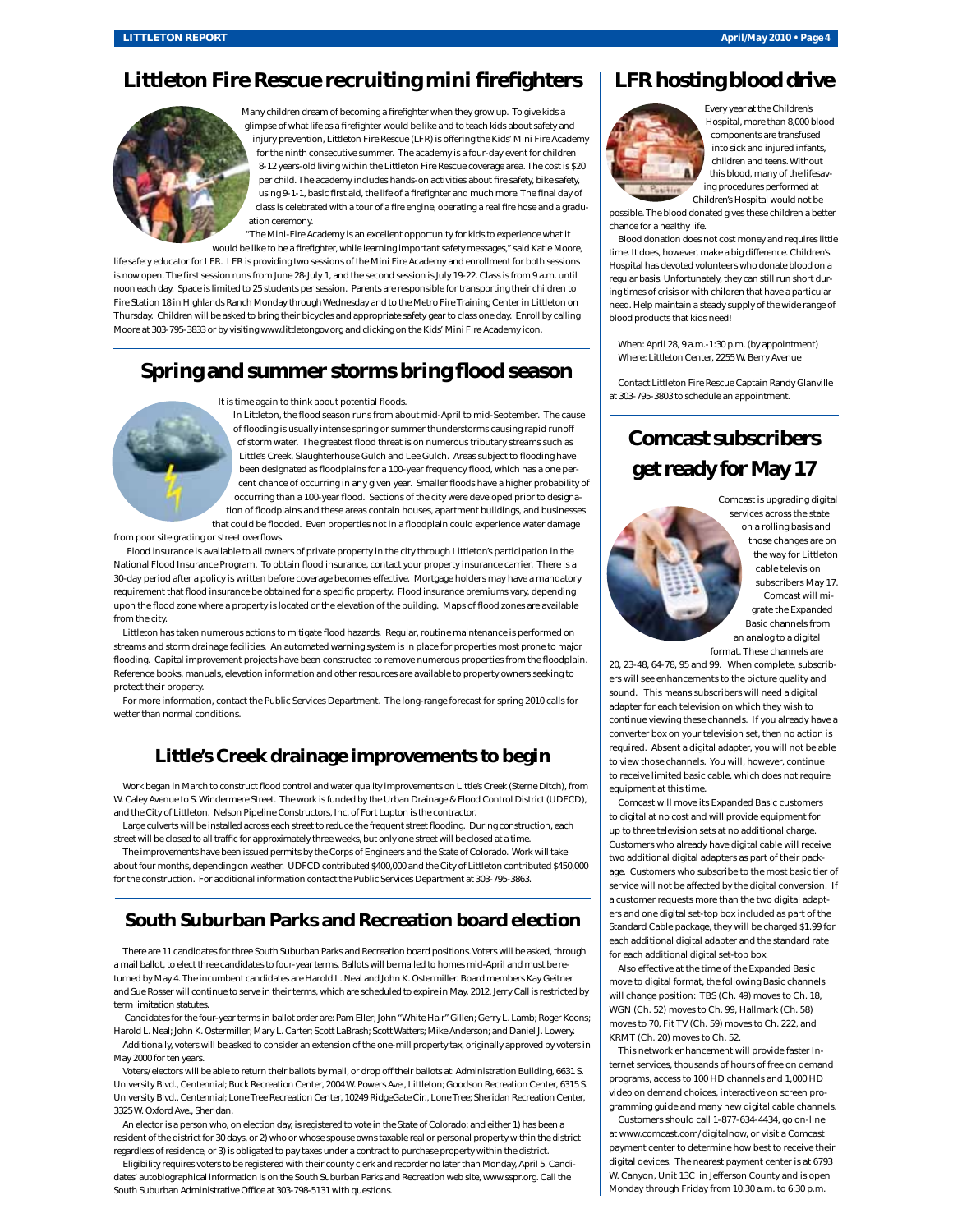### **LPD honors employees at awards dinner**

The Littleton Police Department held its annual awards dinner February 24. The awards dinner gives the police department the opportunity to recognize and thank officers, civilian employees, and citizen volunteers for doing a great job or going above and beyond the call of duty. The department awarded employees and volunteers with two Life Saving Medals, nine Commendable Service Awards, three Unit Citations, and six Citizen Appreciation Awards. The two Life Saving Awards were given to Officers Dara Schoepflin and John Jones for render-



*Offi cers Dara Schoepfl in and John Jones*

ognized by the Optimist Club for his work in the youth community. Sgt. Mike Eyman and Officer Marty Keilman were recognized by the El Jebel Shriners. The Elk's Club collectively bestowed its Officer of the Year award on the

Barb Andres were honored by the Rotary Club as "Everyday Heroes" for their outstanding

ing first-aid to an officer who sustained a gunshot wound to his leg. Their quick action and first-aid skills most likely saved the officer's life and allowed him to continue his career with the police department.

Also this year, officers that received awards from outside organizations were recognized at the dinner. Sgt. Kim Steen was recognized by the Federal Bureau of Investigation for her outstanding job in coordinating the arrest of a serial bank robber. Officer Steve Skundberg was given the Denver Federal Executive Boards "United We Serve" Award for his exemplary work in the



*Sergeant Arlan Kluth and Police Chief Heather Coogan*

contributions to the police department and the community. The police department is very proud of its employees and its heritage of service

to the community, and would like to thank all of its members for the outstanding job they do every day.





**Littleton resident Ty Sharp was recognized as Guest Citizen by Mayor Doug Clark and Police Chief Heather Coogan at the February 2 city council meeting. Sharp was awarded the "Littleton Police Department Citizen Appreciation Award." Sharp apprehended and subdued a burglary suspect he observed exiting a broken window at the Bow Mar Express gas station at 5200 South Lowell Boulevard.**

## **Bicycle safety tips from the Littleton Police**

Many people use the bicycle as a regular form of exercise and recreation, not to mention transportation to and from work. With springtime and warmer weather headed our way, the number of cyclists on our roads and trails will dramatically increase, calling for greater awareness and vigilance in keeping all road users safe. Last year, the State of Colorado passed the Bicycle Safety Act in an effort to give greater protection to the ever growing numbers of cyclists on the road. The new law created specific statutes prohibiting cars from driving unnecessarily close to cyclists on the road, and requires motorists to leave at least three feet between them and the cyclist when passing. As an aid to motorists, it also allows drivers to cross a double yel-



low line, or the centerline of a roadway, to allow a safe pass and the three foot passing margin. The new law also prohibits motorists from passing a cyclist when there is oncoming traffic unless the passing vehicle can pass without interfering with oncoming traffic and maintain the three foot separation. The wearing of headphones or earphones while riding on public roadways is not only unsafe, but against the law!

The Mary Carter Greenway and the Highline Canal Trails are extremely popular routes for bicycles and pedestrians alike. All users are welcome to enjoy both the paved and cinder trails and are not restricted to one or the other. The speed limit on the Mary Carter and Highline Canal Trails is 15 miles per hour. South Suburban Parks and Recreation does enforce that rule and violators can receive a citation for exceeding that speed limit. If high-speed riding or training is on your agenda for the day, public roads are a much safer place for that. Also, courtesy goes along with safety. When passing slower users on the trail, call out to them and advise them as to which side you are passing. Be aware of pets (and the leashes attached to them), as well as wildlife. Snakes, coyotes, foxes, rabbits and ground squirrels are commonly seen along the trails, and they deserve safe passage, too!

Of course, safety equipment is important. Never ride your bike without wearing a quality helmet. It is still getting dark pretty early, so be prepared with reflective clothing and head and tail lights. And, as always, don't forget the sunscreen!

## **Teen driving seminar scheduled**

Littleton Police Lieutenant Trent Cooper, and his sister, Leah Cooper, MD, a local physician, will present a teen driving seminar in the City of Littleton Council Chamber April 13 at 7 p.m. Although all are welcome to attend, the presentation is geared toward parents with teen drivers. Dr. Cooper is going to discuss, among other things, the physiological reasons why teens cannot be as good as adults in driving a car, and why special considerations need to be made for

teen drivers. She will also discuss ways parents can deal



with their teen drivers. Lt. Cooper will include discussion on Colorado's Graduated Driver's License Laws, motor vehicle accident investigation, and impaired driving. Come join them for an informative session and a different perspective on the unique problem of teen driving.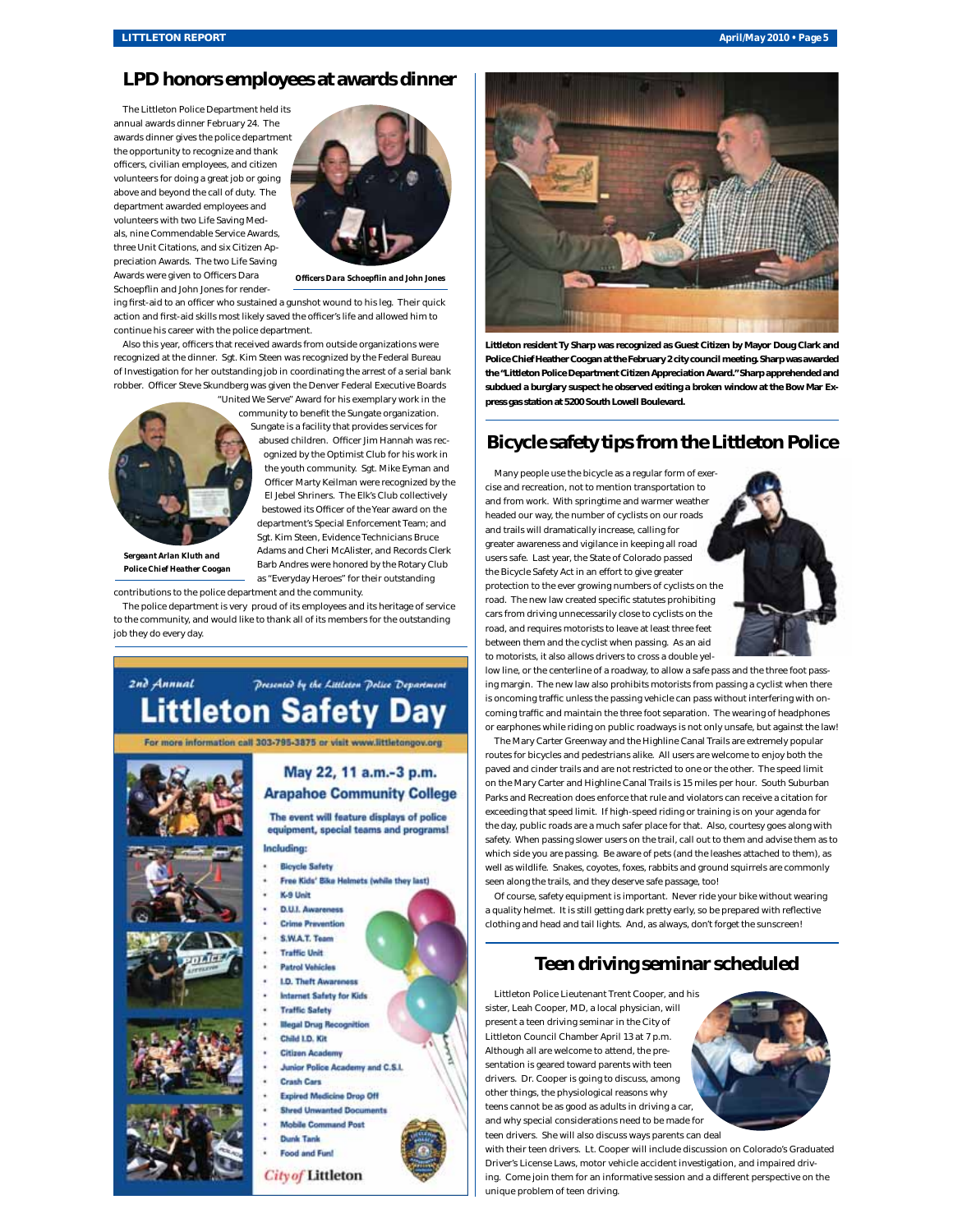## Awards and **Milestones**

#### **Jim Taylor elected DRCOG Vice Chair**



Littleton Council Member Jim Taylor has been elected vice chair of the Denver Regional Council of Governments (DRCOG) Board of Directors. The board elected its 2010 officers February 17.

Joining Taylor in leading the regional council in 2010 is Arapahoe County Commissioner Rod Bockenfeld as chair. Taylor has represented Littleton on the DRCOG

Board of Directors since January 2007, and served as the alternate before that time. In addition, he previously held the posts of DRCOG secretary (2009) and treasurer (2008).

#### **2010** *Eye of the Camera* **award winners**

The 2010 winners of the Littleton Fine Arts Committee's *Eye of the Camera* competition were announced by Juror Roddy MacInnes:

*The Road*, Best of Show – black and white by Ben Woodruff *Self Portrait*, Best of Show – color by Lowell Baumunk *Known and Unknown*, First Place – black and white by Laura McGee **Refinery on a Winters Night #2**, First Place - color by Dave Ingraham *The Twins*, Second Place – black and white by Don Martinson *Coffee Time*, Second Place – color by Joe Bonita

In addition to a cash prize, the Best of Show winners are awarded a twoperson exhibition in the Fine Arts Gallery at the Littleton Museum in April, 2011.

#### **Rebecca Kast named WWW Grand Marshal**

Rebecca Kast, current board member and past president of Historic Littleton, Inc., exemplifies this year's Grand Parade theme, "Honoring Our Heritage," said Western Welcome Week (WWW)Parade Co-Chair Mike Giesen.



Kast served from 1993 until 2007 on the Littleton City Council, the last two years as mayor pro tem. She

supported several measures during that time to protect the city's historic character, including the designation of various historic districts and properties.

Historic Littleton, Inc. (HLI) will be given special recognition during WWW as well. Founded in 1990, HLI is dedicated to preserving the historical and architectural heritage of the greater Littleton area through advocacy and education.

#### **Littleton named Tree City USA for 23rd year**



Littleton has been named a Tree City USA community by the National Arbor Day Foundation for the 23rd year. To receive this national recognition a community must meet four standards: it must have a tree board or department, a tree care ordinance, a comprehensive community forestry program, and an Arbor Day observance.

Arbor Day in Colorado is officially Friday,

## **TREE CITY USA**

April 16. As part of the Arbor Day celebration, the Littleton Tree Committee will distribute 280 shade trees to residents Saturday, April 17. This is the 15th year of an annual program to encourage tree planting throughout the city. These trees were reserved by citizens filling out the application appearing in the February *Littleton Report*. There are still a limited number of trees available. For information visit the city's website at www. littletongov.org, or call 303-795-3766.

The Littleton Tree Committee, local service clubs and South Suburban Parks and Recreation will celebrate Earth Day April 22 with a tree planting along the Mary Carter Greenway.

#### **Summer Cleanup and Recycle Program returning**

 Have you started your spring cleaning and don't know what to do with all the stuff you've discovered? The City of Littleton's popular "Keep Littleton Beautiful" Summer Cleanup and Recycle Program will begin taking calls May 23. Call 303-795-3744 to schedule an appointment for a crew to come to your home and haul it all away! The city will continue to schedule pickups until all time slots are full, so call early to assure a pickup time. The program ends the first part of August. The city will pick up items such as old appliances, used



tires (four per household), discarded furniture, refrigerators, stoves, dishwashers, electronics and other hard to dispose of objects that your regular trash hauler will not accept. For more information call Code Specialist Rebecca Thompson at 303-795-3831.

### **"Epic Spring Cleaning" event coming April 17**

The Cities of Littleton, Englewood, and Sheridan (the Tri Cities), and South Suburban Parks and Recreation, are partnering with the arc Thrift Stores and Inter-Faith Community Services for the Epic Spring Cleaning event, Saturday, April 17 from 8 a.m. to 5 p.m. at Pirates Cove Aquatic Park, 1225 West Belleview Avenue in Englewood.

According to Littleton Mayor Doug Clark, charities are in need of donations to meet ongoing demand. "The Epic Spring Cleaning event is a chance for people to clean out their closets while supporting Colorado-based local charities that in turn support people with developmental disabilities and their families as well as the under privileged," Clark said.

Residents are invited to bring gently used clothing, household items and furniture to the drop off site. They'll receive a tax donation slip in return. Small electronics will be accepted but no paint, motor oil or chemicals. Food and toiletries will also be collected.

Sandra Blythe-Perry, Inter-Faith Community Services Executive Director, said, "We're very excited to partner with arc Thrift Stores in this wonderful event that will have a meaningful impact for people in need throughout our communities.

Volunteers are needed to assist people in unloading donated goods at the drop off site and placing them in boxes for distribution. If you'd like to help, contact David Diedrich with arc Thrift at 720-299-3120.

In case of inclement weather, the event will be held the following Saturday, April 24 at Pirates Cove.

#### **District IV Community Conversation**

District IV Council Member Debbie Brinkman continues her series of District IV conversations with the community. The next meeting will be Saturday, April 17, 1-3 p.m. at the Carson Nature Center Solar Classroom (located behind Aspen Grove). There will also be city updates and a lively conversation on the issues that matter to us all. Parking is available in the staff lot to the south. If the lot is full, use the RTD light rail lot.





LOWER THE COST OF YOUR PRESCRIPTIONS!

**Start Saving Today with the** 

City of Littleton City of Littleton

**Prescription Discount Card** 

**The card is available at the Littleton Center, Bemis Library, and the Littleton Museum.**

The prescription discount card is easy to use and can be used anytime your prescription is not covered by insurance.

- The program includes
- \* Average savings of 20%
- · FREE enrollment
- \* Coverage for ALL family members
- No limit on how many times you use the card
- No age requirements
- \* No income requirements
- Easy access, nine out of 10 pharmacies nationwide participate in the program
- Pet medications that are also used to treat a human condition are covered

This program is provided for you by the City of Littleton

through collab n with the National League of Cities.

For more information call toll-free 1-888-620-1749 or visit www.caremark.com/nlc.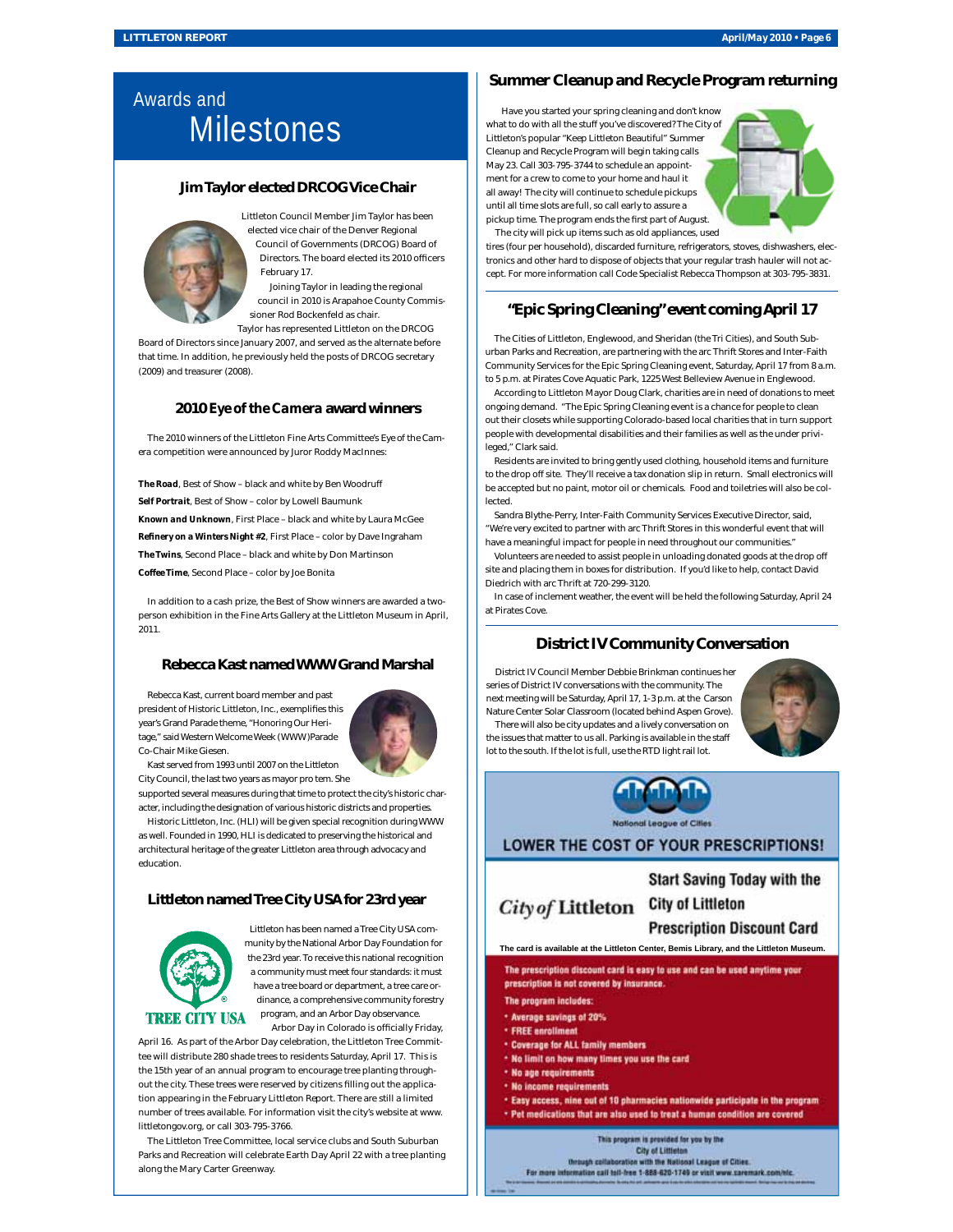## **Helen Thorpe to discuss best-selling book at Bemis Library April 12**

#### **Saturday Movie Matinee:** *Capitalism, A Love Story*

See one of the most talked about documentaries in the last year April 3 at 2 p.m. Filmmaker Michael Moore's latest film sets out to examine what he considers the disastrous impact of corporate dominance on the every day lives of Americans.

#### **Communities Thrive During National Library Week**

Join libraries around the country in celebrating National Library Week from April 11-17. The theme is "Communities Thrive @ Your Library." Stop by and write a few lines about why you enjoy living in Littleton; children can color and decorate a printed "hand" that will be placed on display. Participants will have their name entered to win a \$50 gift certificate to a business of their choice in historic Downtown Littleton.



*Just Like Us* Journalist Helen

Thorpe, wife of Denver Mayor John Hickenlooper, will talk about her best-selling book April 12 at 7 p.m. The book is a powerful and moving account of four Mexican girls who attend the same high school; two of the girls have legal documentation and two do not.

#### **Musical Moments at Sophie's Place**

Enjoy an espresso or delicious pastry while listening to music; all programs start at 2 p.m. On April 17, *The Choralary* will entertain with popular folk ballads from the U.S. and around the world. On May 24, the duo *Tropical Beat* will entertain on keyboard and drums with music that will transport you to the beach!

#### **Augusta Tabor and Winfield Scott Stratton**

Enjoy a fascinating visit with two of Colorado's most famous personalities April 27 at 7 p.m. Return to a captivating period in western history as Tabor and Stratton recall life in the 19th-century boom towns of the Rockies.

#### **Walk Around Photo Shoot**

Meet with a digital photography instructor and learn how to take great pictures. Registration is required and you must know how to operate your camera. May 7 at 9 a.m.

#### **Saturday Movie Matinee:** *The Blind Side*

Bring the family to see this acclaimed film May 8 at 2 p.m. Sandra Bullock and Tim McGraw star in this remarkable true story of a young man who went from abandonment to success as a pro football player.

#### **Why People Are Gullible**

The susceptibility to being duped will be the focus of a talk by the world's leading expert on the subject, Dr. Stephen Greenspan, May 11 at 7 p.m. Greenspan will illustrate his presentation with many interesting and sometimes humorous examples from literature, the popular media and current events.

#### **Strange But True America**

What if one American set out on a journey to uncover the most bizarre piece of history from each of the 50 states? Listen to funny and fascinating trivia and history from around the U.S. presented by author John Hafnor May 18 at 7 p.m.

#### **Evening Book Group**

#### Meets at 7 pm.

April 19: *Brief Wondrous Life of Oscar Wao* by Junot Diaz. An urban misfit who lives with an old-world mother and rebellious sister dreams of becoming the next Tolkien.

May 15: *Double Bind* by Chris Bohjalian. Working at a homeless shelter, a student encounters a man with a history of mental illness and box of secret photos.

**Computer Training Classes** Free computer classes are offered in the computer training lab on the lower level. All classes are from 9-10:30 a.m. and pre-registration is necessary. Beginning Internet: April 17, May 19 Beginning Microsoft Access: April 20, May 25 Beginning Microsoft Excel: April 13, May 11 Beginning Microsoft PowerPoint: April 27 Beginning Microsoft Publisher: May 26 Beginning Microsoft Word: April 7, May 5 and 15 Beginning Windows: April 6, May 4 Computer Comfort: April 3, May 1 Creating Digital Gifts Using Your Photos: April 9 Facebook, What's the Hype: April 23 Get More Out of Google: April 28 Intermediate Microsoft Excel: April 21, May 12 Intermediate Microsoft Word: April 14, May 18 LuLu Self-Publishing Lab: May 14 NetLibrary Downloadable Audio Books: May 18 Open Computer Lab: Every Thursday morning; no registration required.

Windows File Management: May 29

#### **SENIOR PROGRAMS Afternoon Programs**

All programs start at 2 p.m.

April 26: *A Man in a Red Coat: General Charles Cornwallis*. Although opposed to the repressive tax policies that Britain imposed on its American colonies, Cornwallis joined British forces with the rank of Major General.

May 25: *Walking in Two Worlds: Mixed Blood Indian Women*. Hear the true stories of mixed blood Indian women who were raised in the traditions of their Indian mothers, but lived in the world of their white fathers.

#### **Senior Book Club**

First Monday of the month at 2 p.m. April 5: *Empire Falls* by Richard Russo. Milo tries to hold his family together while working in the once-successful logging town of Empire Falls, Maine. May 3: *Ladder of Years* by Anne Tyler. A mother of three almostgrown children impulsively walks away from her marriage and begins a new life.

#### **Senior Wii Bowling**

Third Thursday of the month (April 15, May 20) at 2 p.m. Whether you're an expert Wii bowler or have never tried it before, experience the fun of Wii bowling! No registration required, and you do not have to attend every month in order to participate.

#### **TEEN PROGRAMS**

**Duct Tape Creations**

On April 17 at 2 p.m. Learn how to create cool items out of duct tape! All materials and instruction will be provided. Space is limited. Contact Teen Librarian Mark Decker at mdecker@littletongov.org to register.

#### **Calling All Teen Poets**

In honor of National Poetry Month, we'll be writing poetry. Whether you need tips on writing, or just want to share some poems you've written, join us April 20 at 4 p.m. No registration required.

#### **Family Game Night**

On Friday, May 21, from 5:30-8 p.m., enjoy a great family after-hours program of board and computer games. Wii games, including Rock Band and Guitar Hero, and Dance Dance Revolution will be available. The café will be open throughout the evening, offering a selection of snacks, drinks, and sandwiches for sale.

#### **Make Waves at Your Library!**

Online registration for the summer reading program begins May 24 and continues throughout the summer. The registration link will be on the Bemis home page and on the Bemis teen blog (bemisteen.blogspot.com).

#### **Teen Movie:** *New Moon*

See the second chapter of Stephenie Meyer's *Twilight* series. The romance between mortal Bella Swan and vampire Edward Cullen grows more intense as ancient secrets threaten to destroy them. May 15 at 2 p.m. Movie is rated PG-13.

#### **Wii Games**

Featuring a different game each month. Third Thursday at 3:30 p.m.

April 15: Wii Sports Resort May 20: Super Smash Bros. Brawl

#### **Anime Club**

First Saturday of the month at noon. April 3: Title will be selected at March meeting. May 1: Title will be selected at April meeting.

#### **Teen Advisory Group**

Fourth Friday (April 3 and May 1) at 3:30 p.m.

#### **Teen Writers Group**

Third Tuesday at 4 p.m. (April 20, May 18). All teen creative writers are welcome! We meet once a month to provide feedback on participants' writing (bring copies of your writing to share with the group). Contact Mark Decker at mdecker@littletongov.org for more details.

#### **CHILDREN'S PROGRAMS**

**Under The Sea For Tea!**

The annual Mother/Daughter Tea party April 24 at 2 p.m. An afternoon of merry mermaids, festive fish, shining seashells and more for girls in grades K-5 and their mothers. Please dress in your fancy finery or mermaid best. Reservations required, please call the library.

#### **Make A Splashy Bookmark**

Doodle, draw, collage, paint. Kids in grades K-5 may pick up entry forms at the Children's Desk for the Summer Reading Program Bookmark Contest and create a colorful design featuring the Make a Splash theme. Four lucky winners will be chosen and have their bookmarks published for distribution during the summer reading program. Deadline is April 30.

#### *The Lion King*

Saturday movie matinee May 1 at 2 p.m. Can't wait until 2011 for *The Lion King* (rated G) to be released from the Disney vault? Then bring the kids to this special showing on the library's big screen. Snacks will be provided. Children under eight must be accompanied by an adult.

#### **Summer Reading 2010:** *Make A Splash At Bemis*

Beginning May 24, kids from birth through those entering 5th grade in the fall can pick up a Reading Record to track reading time and collect prizes along the way. Visit and find out more about the summer entertainers, activities, crafts, puppet shows and story times.

#### **Story Box**

For ages infant through 36 months Tuesdays and Wednesdays at 9:30 and 10:30 a.m., and Fridays at 10:30 a.m. A 30-minute session for children and a caring adult to introduce the joy of rhythm and reading. Space is limited; free tickets available one week in advance.

#### **Story Time**

For children ages three through kindergarten Thursdays at 10:30 a.m. and 1:30 p.m., and Fridays at 10:30 a.m. Thirty minutes of stories, songs and activities, with a puppet show the first week of the month.

#### **Paws To Read**

Kids in grades 1-5 can practice reading to a visiting furry friend the third Saturday of the month between 10 a.m. and noon. Call to register for a 20-minute spot April 17 and May 15.

#### **Dial-A-Story**

Your child can listen to a story anytime by calling 303- 795-3960. Enjoy a new story or an old favorite.